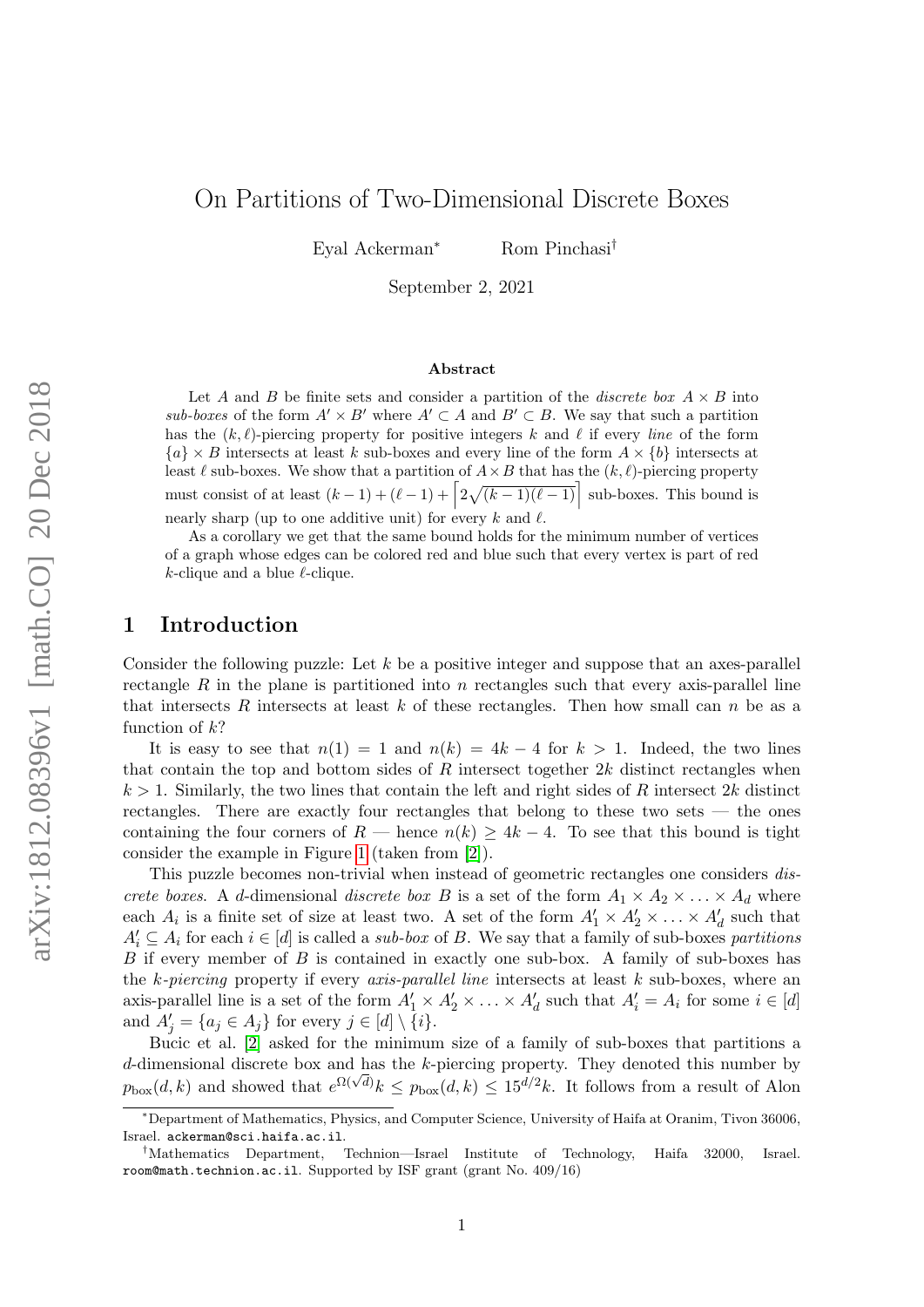

<span id="page-1-0"></span>Figure 1: A partition into  $4k - 4$  rectangles with the k-piercing property.

et al. [\[1\]](#page-9-1) that  $p_{\text{box}}(d, 2) = 2^d$ . Considering the two-dimensional case, Bucic et al. [\[2\]](#page-9-0) proved that  $p_{\text{box}}(2, k) \geq (4 - o_k(1))k$ , observed that  $p_{\text{box}}(2, k) \leq 4k - 4$  (by the example in Figure [1\)](#page-1-0) and conjectured that the latter is a tight bound. Their conjecture was recently settled by Holzman [\[3\]](#page-9-2) using a reduction to edge-coloring of graphs that was suggested by Bucic et al. [\[2\]](#page-9-0). Namely, he proved that if the edges of a graph can be two-colored such that every vertex belongs to a monochromatic k-clique of each color, then the graph has at least  $4k - 4$ vertices. In fact, in his proof Holzman has (implicitly) reduced the problem on edge-colored graphs back to the problem on pierced boxes and thus showed that these two problems are equivalent. Moreover, Holzman has also characterized all the graphs for which the bound is tight.

In this paper we focus on the asymmetric two-dimensional case. Namely, we say that a family of sub-boxes that partitions a two-dimensional discrete box  $A \times B$  has the  $(k, \ell)$ piercing property if every row in  $A \times B$  intersects at least k sub-boxes and every column in  $A \times B$  intersects at least  $\ell$  sub-boxes. By a row we mean a set of the form  $\{a\} \times B$  for some  $a \in A$  and by a *column* we mean a set of the form  $A \times \{b\}$  for some  $b \in B$ .

It is easy to generalized the above-mentioned arguments and conclude that in the geometric case (that is, where the boxes are actual rectangles pierced by vertical or horizontal lines) the number of boxes is at least  $2k+2\ell-4$  and that this bound is tight. However, as opposed to the symmetric case, in the asymmetric case we get a better bound when considering discrete boxes.

<span id="page-1-1"></span>**Theorem 1.** Every family of sub-boxes that partitions a discrete box and has the  $(k, \ell)$ - $\emph{pierung property for some $k,l\geq 2$ contains at least $(k-1)+(\ell-1)+\left\lceil 2\sqrt{(k-1)(\ell-1)}\right\rceil$ sub-}$ boxes. Moreover, for every  $k, \ell \geq 2$  there is a family of  $(k-1)+(\ell-1)+ 2\left\lceil \sqrt{(k-1)(\ell-1)}\right\rceil$ sub-boxes that partitions a two-dimensional discrete box and has the  $(k, \ell)$ -piercing property.

Note that the lower bound and the upper bound in Theorem [1](#page-1-1) differ by at most one and coincide for an infinite number of distinct values of  $k$  and  $\ell$ . We also remark that our proof differs from the proof of Holzman [\[3\]](#page-9-2) and is somewhat simpler. From his reduction we immediately get:

**Corollary 2.** Let k and  $\ell$  be positive integers greater than one and let G be a graph whose edges can be colored with red and blue such that every vertex belongs to red k-clique and a blue  $\ell$ -clique. Then G has at least  $(k-1)+(\ell-1)+\left\lceil 2\sqrt{(k-1)(\ell-1)}\right\rceil$  vertices. This bound is nearly sharp for every k and  $\ell$  and sharp for an infinite number of distinct values of k and  $\ell$ .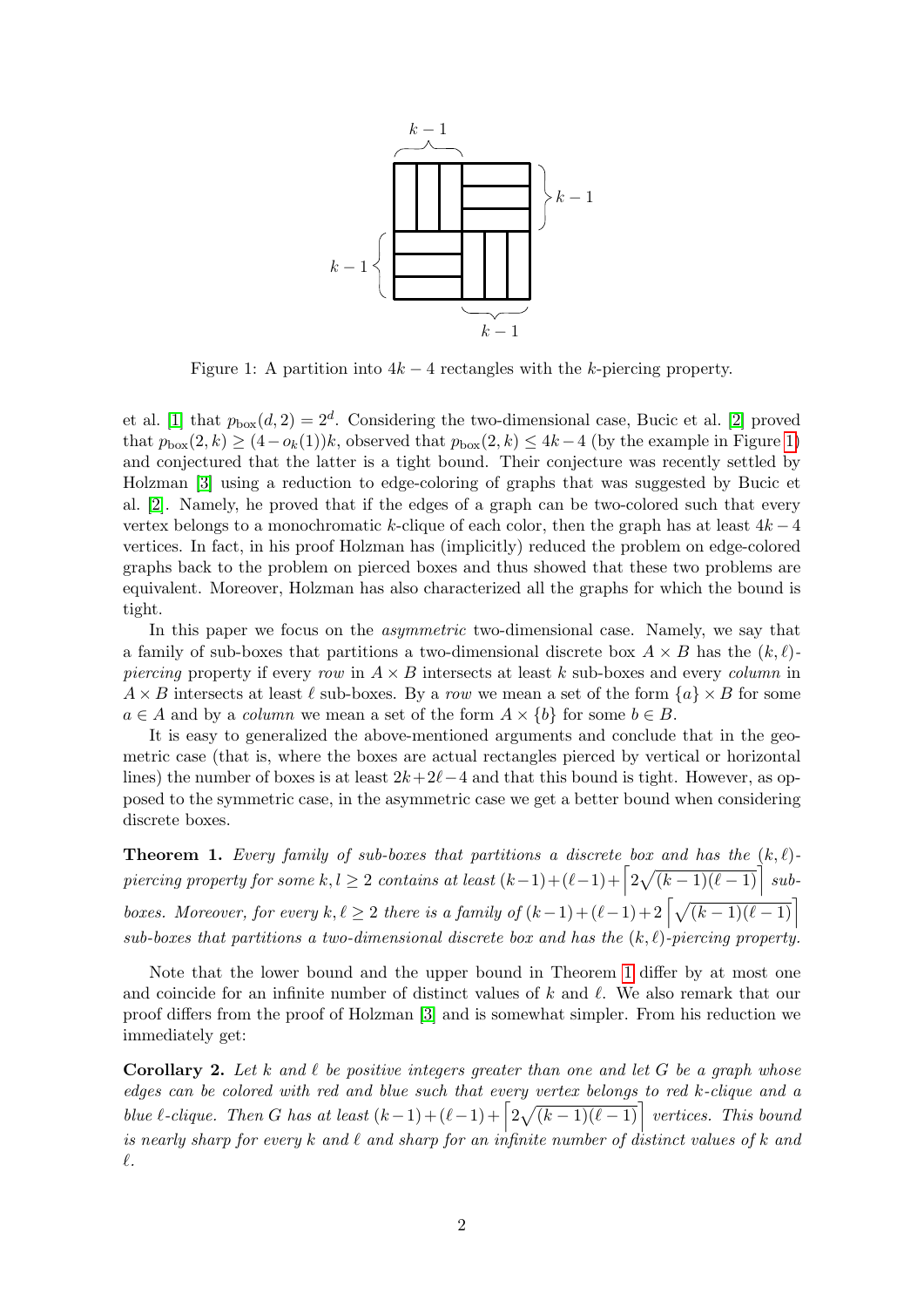### 2 Proof of Theorem [1](#page-1-1)

We prove the first part of Theorem [1](#page-1-1) in Section [2.1](#page-2-0) and then describe the construction that proves the second part of the theorem in Section [2.2.](#page-5-0)

#### <span id="page-2-0"></span>2.1 The lower bound

Suppose for contradiction that the first part of the theorem is false. That is, there are integers  $k, \ell > 2$ , a two-dimensional discrete box  $A \times B$  and a family of sub-boxes R that partitions A × B such that R has the  $(k, \ell)$ -piercing property and  $|\mathcal{R}| < (k - 1) + (\ell 1) + \left[2\sqrt{(k-1)(\ell-1)}\right]$ . In order to simplify the presentation we assume that  $A = [m]$  and  $B = [n]$ . We may also assume that R is a minimal counter-example with respect to the sum  $k + \ell$  and among the counter-examples with that sum R has the smallest number of sub-boxes.

It is easy to verify that at least one of k and  $\ell$  must be greater than two and we leave it as a small exercise to the reader in order to get the feeling of the problem (the case  $k = \ell = 2$ also follows from Holzman's result [\[3\]](#page-9-2)).

Let  $A' \times B'$  be a sub-box. If  $|A'| = 1$  (resp.,  $|B'| = 1$ ), then we say that  $A' \times B'$  is horizontally thin (resp., vertically thin). If  $|A'| = |B'| = 1$  then we say that  $A' \times B'$  is a singleton.

#### Proposition 2.1. Every row and column contains a thin sub-box.

*Proof.* Suppose for example that row i does not contain a (horizontally) thin sub-box. Then by deleting this row, that is, by removing  $i$  from  $A$ , no sub-box is deleted and we remain with a partition of  $(A \setminus \{i\}) \times B$  that still has the  $(k, \ell)$  property. However, this partition has fewer sub-boxes than  $R$ , thus contradicting its minimality. In a similar way we can conclude that there is no column without a thin sub-box. that there is no column without a thin sub-box.

It will be convenient to assume that if a row (resp., a column) contains several thin sub-boxes, then all of them but possibly one are singletons. Indeed, for example if there are several thin sub-boxes contained in row *i*, say,  $\{i\} \times B'_1$ ,  $\{i\} \times B'_2$ , ...,  $\{i\} \times B'_s$ , then for every  $j = 2, \ldots, s$  choose  $b'_j \in B'_j$  and replace the original thin sub-boxes with the thin  $\text{sub-boxes }\{i\}\times\Big(B_1'\cup\bigcup_{j=2}^sB_j'\setminus\{b_j'\}\Big),\,\{i\}\times\{b_2'\},\,\ldots,\,\{i\}\times\{b_s'\}.$  Note that this results in another partition of  $A \times B$  of the same number of sub-boxes and this partition still has the  $(k, \ell)$ -piercing property.

<span id="page-2-2"></span>**Proposition 2.2.** If  $k \geq \ell$  (resp.,  $\ell \geq k$ ), then every column (resp., row) contains exactly one thin sub-box.

*Proof.* Assume without loss of generality that  $k > \ell$  and column j contains at least two thin sub-boxes. By deleting column j, that is, by replacing B with  $B \setminus \{j\}$  we obtain a partition of  $A \times (B \setminus \{j\})$  that has the  $(k - 1, \ell)$ -piercing property. Since  $k > 2$  it follows from the minimality of R that  $|\mathcal{R}| \geq 2 + (k - 2) + (\ell - 1) + \left[2\sqrt{(k - 2)(\ell - 1)}\right]$ . Thus, to get a contradiction it remains to show that the following inequality holds:

<span id="page-2-1"></span>
$$
\left[2\sqrt{(k-2)(\ell-1)}\right] \ge 2\sqrt{(k-1)(\ell-1)} - 1\tag{1}
$$

If  $k = \ell$ , then [\(1\)](#page-2-1) holds since  $\left[2\sqrt{(k-2)(k-1)}\right] \ge 2(k-1) - 1$  for every integer  $k > 2$ . If  $k > \ell$ , then [\(1\)](#page-2-1) holds if  $2\sqrt{\ell-1}(\sqrt{k-1} - \sqrt{k-2}) \leq 1$ . This inequality indeed holds since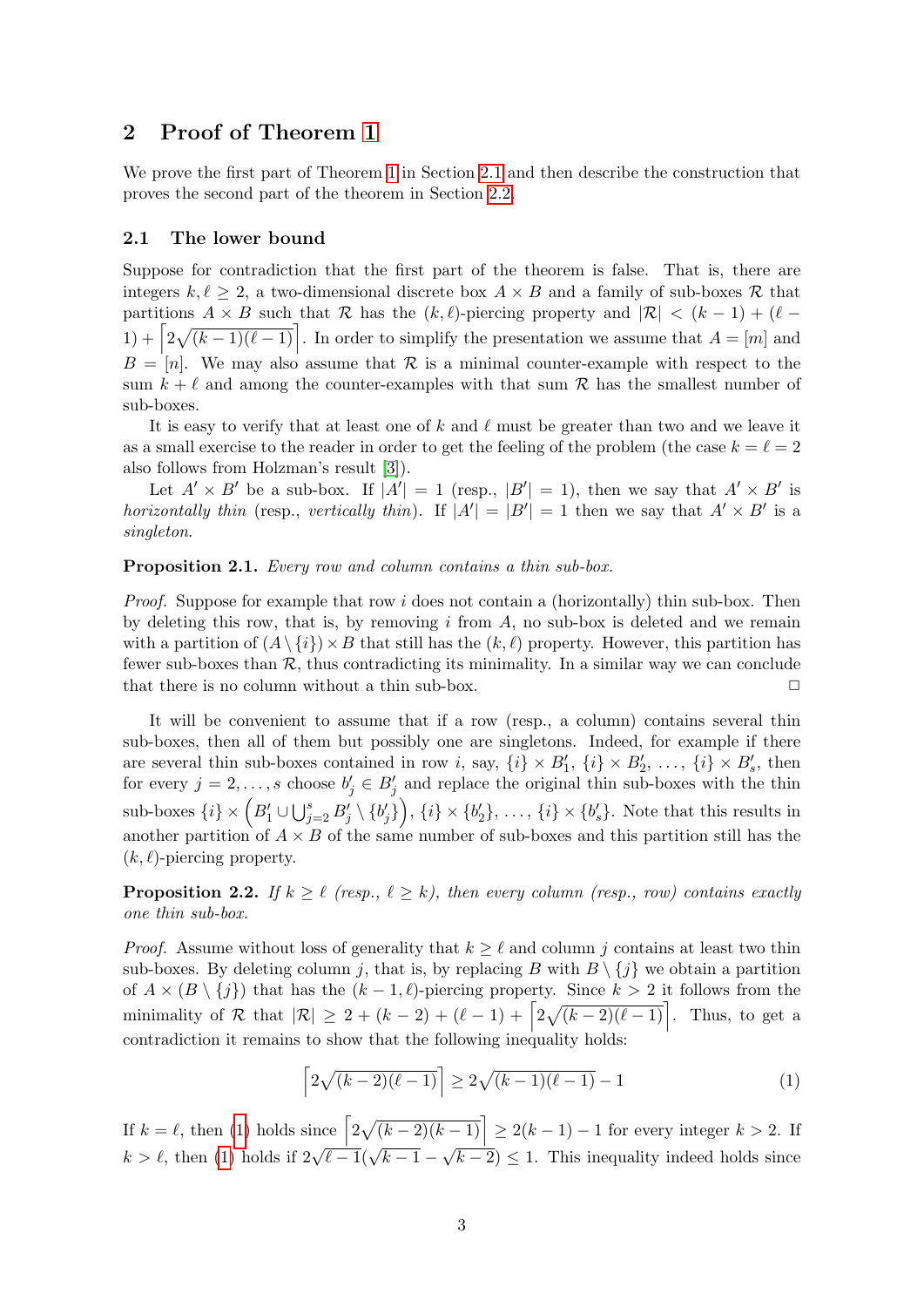we have:

<span id="page-3-1"></span>
$$
2\sqrt{\ell-1}(\sqrt{k-1} - \sqrt{k-2}) = 2\sqrt{\ell-1}(\sqrt{k-1} - \sqrt{k-2})\frac{\sqrt{k-1} + \sqrt{k-2}}{\sqrt{k-1} + \sqrt{k-2}} =
$$
  
= 
$$
\frac{2\sqrt{\ell-1}}{\sqrt{k-1} + \sqrt{k-2}} \le \frac{\sqrt{k-1} + \sqrt{k-2}}{\sqrt{k-1} + \sqrt{k-2}} = 1,
$$

where the last inequality holds because  $k > \ell$ .

<span id="page-3-0"></span>Corollary 3. If some row (resp., column) contains more than one thin sub-box, then every column (resp., row) contains exactly one thin sub-box.

**Proposition 2.3.** There is no row (resp., column) that contains several thin sub-boxes such that all of them are singletons.

Proof. Suppose without loss of generality that row i contains several singletons and no other thin sub-boxes and denote these singletons by  $\{(i,j_1)\},\ldots,\{(i,j_s)\}, s\geq 2$ . It follows from Proposition [2.2](#page-2-2) and Corollary [3](#page-3-0) that  $k > \ell$  and none of the columns  $j_1, \ldots, j_s$  contains another thin sub-box. Observe also that  $k > s$ . Indeed, if  $k < s$ , then by deleting the column  $j_1$  we would have obtained a (smaller) family of sub-boxes  $\mathcal{R}'$  with the  $(k, \ell)$ -piercing property, contradicting the minimality of R. If  $k = s$ , then R cannot have the  $(k, \ell)$ -piercing property, as no row but row i may intersect k sub-boxes in  $\mathcal{R}$ .

Delete row *i* and the columns  $j_1, \ldots, j_s$  and obtain a (smaller) family of sub-boxes  $\mathcal{R}'$ . It follows from the minimality of  $\mathcal R$  that  $\mathcal R'$  does not have the  $(k, \ell)$ -piercing property. Therefore, some (non-thin) boxes that were contained in the union of columns  $j_1, \ldots, j_s$ were deleted and there is a row that now intersects less than k sub-boxes. Let  $t \geq 1$ be the smallest integer such that  $\mathcal{R}'$  has the  $(k - t, \ell)$ -piercing property. Notice that  $t \leq$  $s/2$  and that the union of the columns  $j_1, \ldots, j_s$  contains at least  $s + t$  sub-boxes. Since  $k > s \geq 2t \geq t + 1$  it follows that  $k - t \geq 2$ . Therefore, by the minimality of R, we have  $|\mathcal{R}'| \geq (k-t-1) + (\ell-1) + 2\sqrt{(k-t-1)(\ell-1)}$ . Thus,  $|\mathcal{R}| \geq s+t+|\mathcal{R}'| \geq$  $s+(k-1)+(\ell-1)+2\sqrt{(k-t-1)(\ell-1)}$ , which leads to a contradiction if the last expression is at least  $(k-1)+(\ell-1)+2\sqrt{(k-1)(\ell-1)}$ . This happens if  $2\sqrt{\ell-1}(\sqrt{k-1}-\sqrt{k-t-1}) \leq s$ and indeed:

$$
2\sqrt{\ell-1}(\sqrt{k-1} - \sqrt{k-t-1}) = 2\sqrt{\ell-1}(\sqrt{k-1} - \sqrt{k-t-1})\frac{\sqrt{k-1} + \sqrt{k-t-1}}{\sqrt{k-1} + \sqrt{k-t-1}} =
$$
  
= 
$$
\frac{2t\sqrt{\ell-1}}{\sqrt{k-1} + \sqrt{k-t-1}} \le \frac{s\sqrt{\ell-1}}{\sqrt{k-1} + \sqrt{k-t-1}} < \frac{s\sqrt{\ell-1}}{\sqrt{k-1}} < s,
$$

where the last inequality holds because  $k > \ell$ .

Proposition 2.4. There is no singleton that is the only thin sub-box in the row and column that contain it.

*Proof.* Suppose for contradiction that  $\mathcal R$  has a singleton  $\{(i, j)\}\$  that is the only thin sub-box in row i and column j. If we remove row i and column j (that is, replace A with  $A \setminus \{i\}$  and replace B with  $B \setminus \{j\}$ , then we decrease the number of sub-boxes while maintaining the  $(k \ell)$ -piercing property. This contradicts the minimality of R  $(k, \ell)$ -piercing property. This contradicts the minimality of R.

In summary, we may assume that  $R$  has the following properties: (1) Every row (resp., column) contains a thin sub-box; (2) if a row (resp., column) contains several thin sub-boxes, then all of them but one are singletons and every column (resp., row) contains exactly one thin sub-box; and (3) there is no singleton which is the only thin sub-box both in its row and in its column.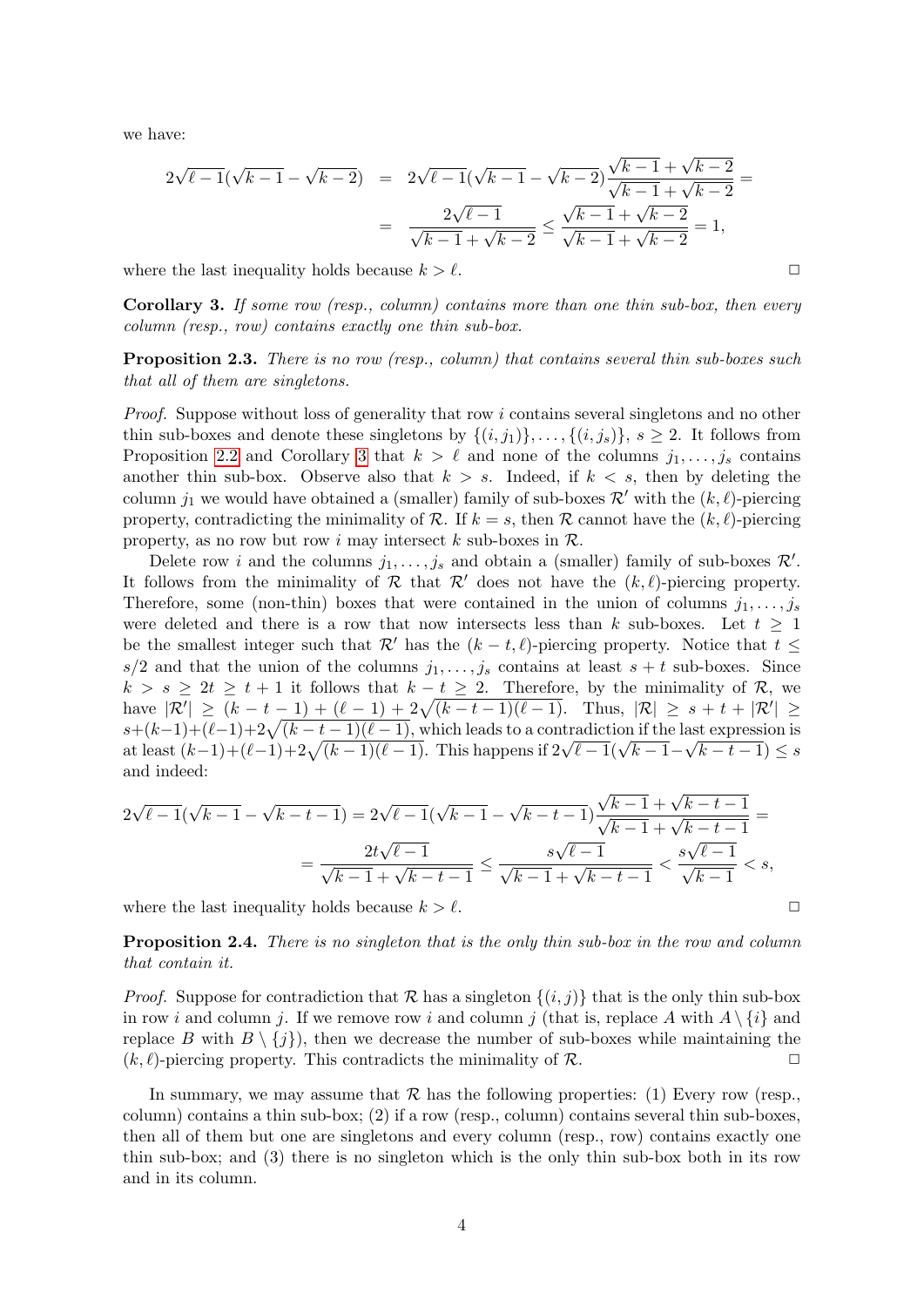Next we associate every row and every column with a unique thin sub-box that is contained in that row or column as follows. If a row or a column contains a non-singleton thin sub-box, then we assign this sub-box to that row or column. If a row  $i$  contains a singleton  $\{(i, j)\}\$ and no other thin sub-box, then by the properties above column j must contain a non-singleton thin sub-box which is associated to it. Therefore, we can assign the singleton  $\{(i, j)\}\$ to row i. Similarly, if a column j contains only one thin sub-box which is a singleton, then we can assign this singleton to column  $j$ . We conclude that the number of thin sub-boxes is at least  $m + n$ , and hence,  $|\mathcal{R}| \geq m + n$ .

For a row  $i \in [m]$  let  $x_i$  denote the number of columns whose associated thin sub-boxes are not intersected by row i. Let  $t_i$  denote the number of non-thin sub-boxes that intersect row *i*. For a column  $j \in [n]$  denote by  $y_j$  the number of rows that do not intersect the thin sub-box that is associated with column  $j$ .

By double counting we get:

$$
\sum_{i=1}^{m} x_i = \sum_{j=1}^{n} y_j.
$$
 (2)

For a sub-box  $S = A' \times B'$  we denote  $a_S = |A'|$  and  $b_S = |B'|$ . Thus,

<span id="page-4-0"></span>
$$
\sum_{i=1}^{m} t_i = \sum_{S \in \mathcal{R} | a_S, b_S \ge 2} a_S.
$$
 (3)

Consider column  $j$  and let  $R$  be the vertically thin sub-box that is associated with it. Apart from R there are at least  $(\ell - 1)$  other sub-boxes that intersect column j. Each such sub-box  $S$  is a witness for  $a<sub>S</sub>$  rows that do not intersect  $R$ . Hence,

$$
y_j \ge \ell - 1 + \sum_{S|S \ne R, S \text{ intersects column } j} (a_S - 1).
$$

Notice that such a box S contributes  $a<sub>S</sub> - 1$  in the right hand side for exactly b<sub>S</sub> different columns j. Therefore by summing over all the columns we have:

<span id="page-4-1"></span>
$$
\sum_{j=1}^{n} y_j \ge n(\ell - 1) + \sum_{S \in \mathcal{R} | a_S, b_S \ge 2} (a_S - 1)b_S.
$$
 (4)

Consider a row i and let us try to bound from below the number n of columns in  $A \times B$ . Row *i* intersects the horizontally thin sub-box assigned with row *i* and another  $t_i$  sub-boxes that are not vertically thin in their column. Therefore, because row  $i$  intersects at least  $k$ sub-boxes in R, it must intersect at least  $k - (t_i + 1)$  sub-boxes each of which is vertically thin in its column. In addition there are  $x_i$  columns whose vertically thin sub-boxes are not intersected by row *i*. We may therefore conclude that  $n \geq x_i + k - 1 - t_i$ .

Summing over all rows and using  $(2)$ ,  $(3)$  and  $(4)$  we have

<span id="page-4-2"></span>
$$
n \geq \frac{1}{m} \sum_{i=1}^{m} (x_i + k - 1 - t_i) = k - 1 + \frac{1}{m} \left( \sum_{j=1}^{n} y_j + \sum_{i=1}^{m} t_i \right)
$$
  
\n
$$
\geq k - 1 + \frac{n}{m} (\ell - 1) + \frac{1}{m} \sum_{S \in \mathcal{R} | a_S, b_S \geq 2} ((a_S - 1)b_S - a_S)
$$
  
\n
$$
\geq k - 1 + \frac{n}{m} (\ell - 1),
$$
 (5)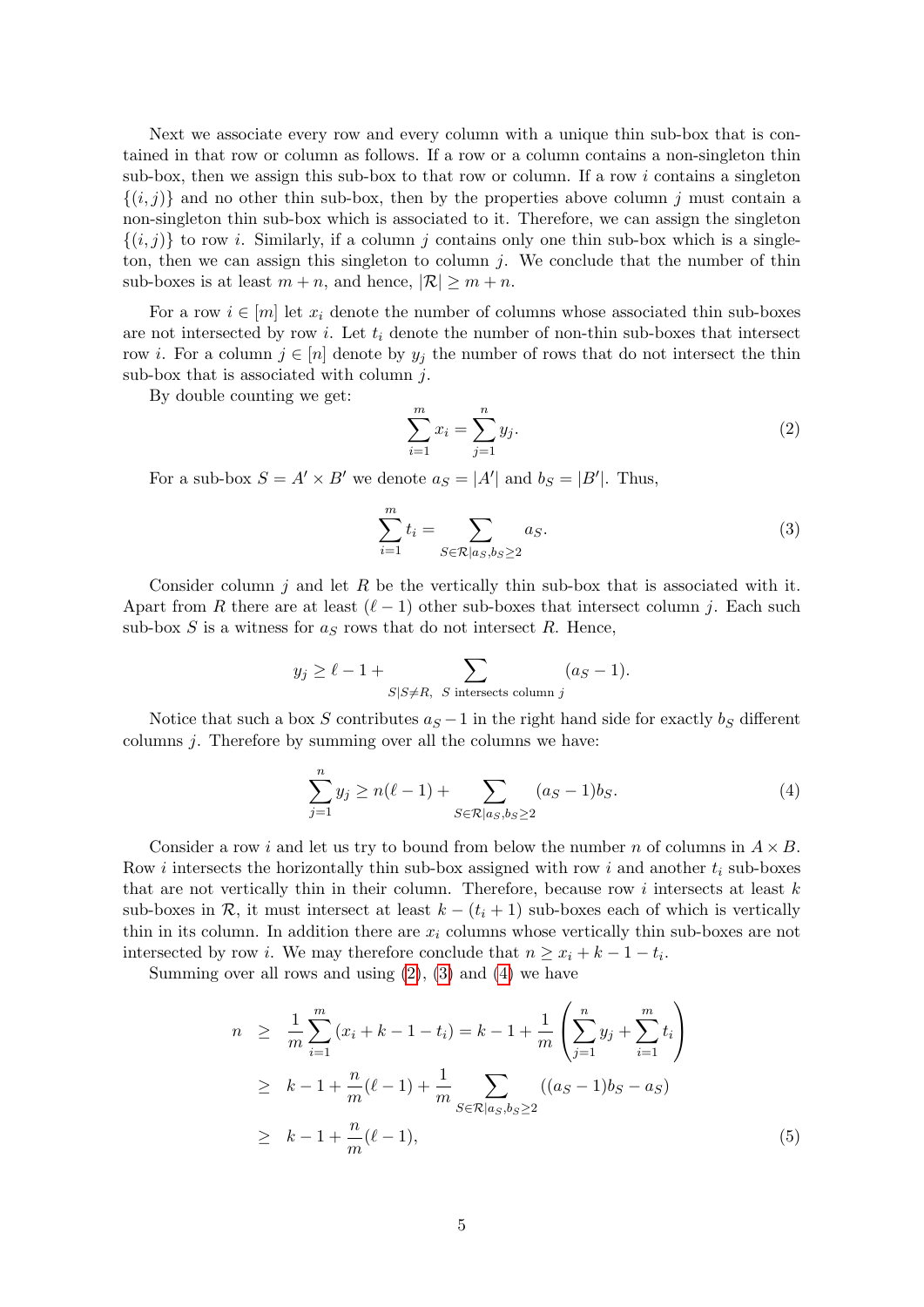where the last inequality holds since  $(a_S - 1)b_S \ge a_S$  for  $a_S, b_S \ge 2$ . By symmetry we get that  $m \geq \ell - 1 + \frac{m}{n}(k - 1)$ . Combining this with [\(5\)](#page-4-2) we obtain

$$
|\mathcal{R}| \ge n + m \ge (k - 1) + (\ell - 1) + \frac{n}{m}(\ell - 1) + \frac{m}{n}(k - 1).
$$
 (6)

The expression  $\frac{n}{m}(\ell-1) + \frac{m}{n}(\underline{k-1})$  is always greater than or equal to  $2\sqrt{(k-1)(\ell-1)}$ (equality is attained when  $\frac{m}{n}$  =  $\iota$  $\sqrt{\ell-1}$  $\frac{\ell-1}{k-1}$ ). This implies  $|\mathcal{R}| \ge (k-1) + (\ell-1)+2\sqrt{(k-1)(\ell-1)}$ and therefore,  $|\mathcal{R}| \geq (k-1) + (\ell - 1) + \left[2\sqrt{(k-1)(\ell-1)}\right]$ . This leads to a contradiction and thus completes the proof of the first part of Theorem [1.](#page-1-1)

**Remark.** Inequality [\(5\)](#page-4-2) can be refined to  $n \geq k - 1 + \lceil \frac{n}{m} \rceil$  $\frac{n}{m}(\ell-1)$  and similarly  $m \geq$  $\ell - 1 + \lceil \frac{m}{n} \rceil$  $\frac{m}{n}(k-1)$ . From here we get

$$
|\mathcal{R}| \geq m+n \geq (k-1)+(\ell-1)+\min_{m,n}\left\{\left\lceil\frac{ n}{m}(\ell-1)\right\rceil+\left\lceil\frac{ m}{n}(k-1)\right\rceil\right\}.
$$

 $\left[2\sqrt{(k-1)(\ell-1)}\right]$  and matches the upper bound construction described below. Still, in In some cases this bound is better (by one additive unit) than  $(k - 1) + (\ell - 1) +$ other cases even this refined analysis does not match the upper bound construction.

### <span id="page-5-0"></span>2.2 The construction

As for the second part of Theorem [1,](#page-1-1) we first describe a construction of a partition that meets the lower bound of  $(k-1) + (l-1) + 2\sqrt{(k-1)(l-1)}$  for every k and  $\ell$  (without loss of generality  $\ell \leq k$ ) such that  $\frac{k-1}{\ell-1}$  is a perfect square (in particular this includes the case  $k = \ell$ ). Note that it follows that  $(k - 1)(\ell - 1)$  is also a perfect square in this case. For such k and  $\ell$  the analysis of the construction is very simple. Later we describe how to modify the construction in a simple way for any k and  $\ell$ . Unfortunately, the analysis of the construction becomes longer because of technical details.

Let  $1 < \ell \leq k$  and assume that  $\frac{k-1}{\ell-1}$  is a perfect square. We will now describe sets A and B and a partition of  $A \times B$  into sub-boxes with the  $(k, \ell)$ -piercing property such that the number of parts in this partition is precisely  $(k-1) + (l-1) + 2\sqrt{(k-1)(l-1)} = (\sqrt{k-1} + \sqrt{l-1})^2$ .

Set  $m := (\ell - 1) + \sqrt{(k - 1)(\ell - 1)}$  and  $n := (k - 1) + \sqrt{(k - 1)(\ell - 1)}$  and let  $A =$  $\{0, 1, 2, \ldots, m-1\}$  and  $B = \{0, 1, 2, \ldots, n-1\}$ . Thus, m and n are the number of rows and columns, respectively, in  $A \times B$ .

Every sub-box in our construction will be thin, either contained in a row or in a column. Define  $A_i = \{i\}$  and  $B_i = \left\{i\sqrt{\frac{k-1}{\ell-1}} + j \mod n \mid 0 \leq j < \sqrt{(k-1)(\ell-1)}\right\}$  for every  $0 \leq$  $i < m$ , and let  $A_i \times B_i$  be a (horizontally thin) sub-box in our partition. Next, for every  $0 \leq j < n$  we define  $D_j = \{j\}$  and  $C_j = \{0 \leq i \leq m \mid (i, j) \notin A_i \times B_i\}$ , and let  $C_j \times D_j$  be a (vertically thin) sub-box in our partition.

It is not hard to see that the  $m + n$  sub-boxes  $A_i \times B_i$  for  $0 \leq i \leq m$  and  $C_i \times D_i$ for  $0 \leq j \leq n$  form a partition of  $A \times B$ . Indeed, each  $A_i \times B_i$  is an interval of length  $\sqrt{(k-1)(\ell-1)}$  in the *i*'th row of  $A \times B$ . Those members of  $A \times B$  not included in any of these m intervals are by definition part of the n vertically thin sub-boxes  $C_i \times D_i$ . The number of parts in our partition is  $m + n = (\ell - 1) + (k - 1) + 2\sqrt{(\ell - 1)(k - 1)}$ .

It remains to show that our partition has the  $(k, \ell)$ -piercing property. Let us first show that every row, that is, a box of the form  $\{i\} \times \{0, 1, \ldots, n-1\}$  intersects at least (in fact, exactly) k sub-boxes in our partition. Indeed, it intersects  $A_i \times B_i$  and precisely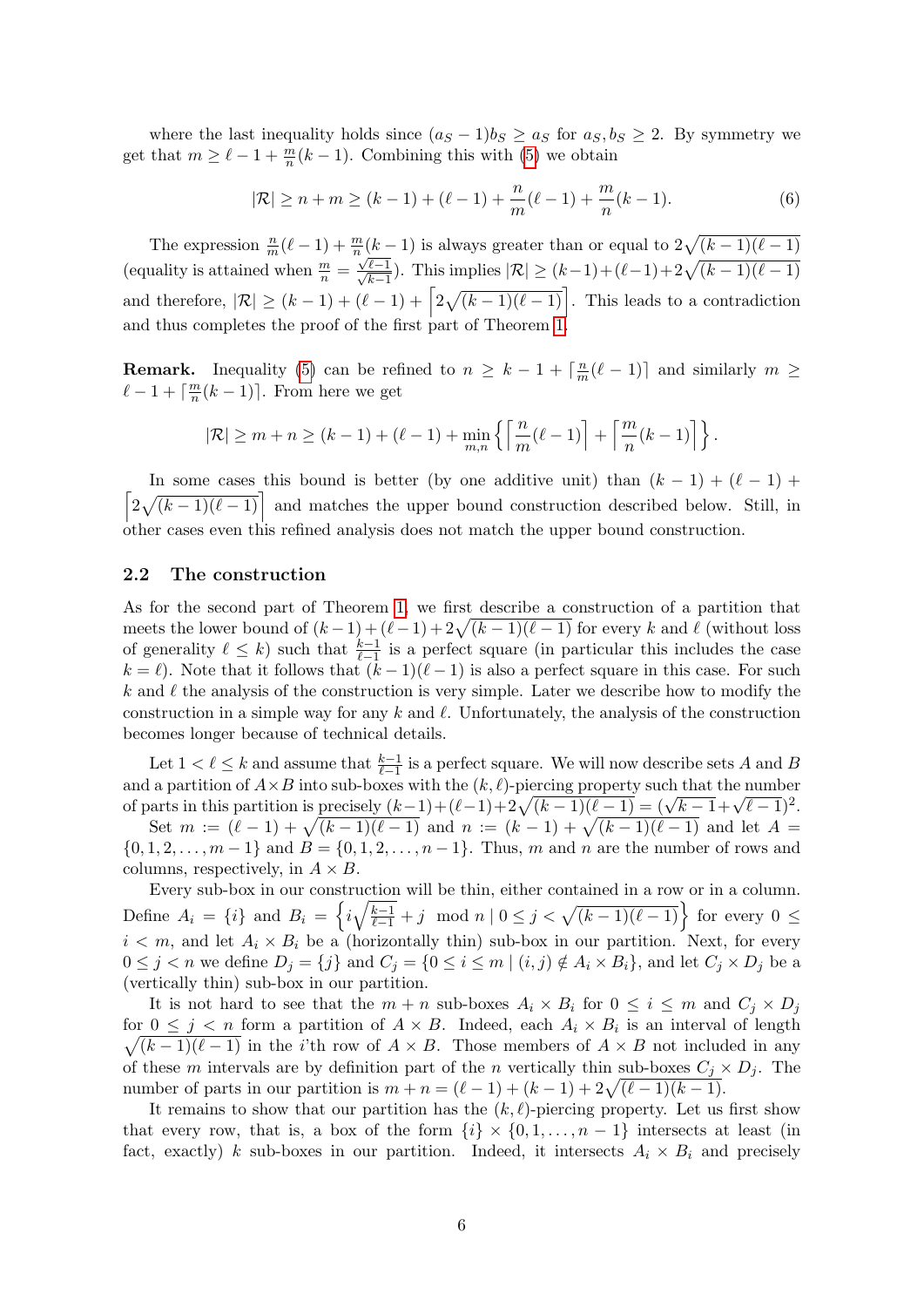one sub-box  $C_j \times D_j$  for every j such that  $j \notin B_i$ . This amounts to  $1 + n - |B_j| =$  $1 + ((k-1) + \sqrt{(k-1)(\ell-1)}) - \sqrt{(k-1)(\ell-1)} = k.$ 

Consider now a column  $\{0, \ldots, m-1\} \times \{i\}$ . We need to show that it intersects at least  $\ell$  sub-boxes in our partition. We will show that it intersects precisely  $\ell$  sub-boxes in our partition. The column  $\{0, \ldots, m-1\} \times \{j\}$  clearly intersects  $C_j \times D_j$ . It also intersects every  $A_i \times B_i$  such that  $j \in B_i$ . We need to count how many indices i satisfy  $j \in \left\{ i\sqrt{\frac{k-1}{\ell-1}}+s \mod n \mid 0 \leq s \leq \sqrt{(\ell-1)(k-1)} \right\}$ . This number is precisely  $\sqrt{(\ell-1)(k-1)}$  $\sqrt{\frac{k-1}{\ell-1}}$ =  $\ell - 1$ . Altogether, the column  $\{0, \ldots, m - 1\} \times \{j\}$  intersects precisely  $\ell$  sub-boxes in our partition, as desired.

#### The construction for general k and  $\ell$ .

For k and  $\ell$  such that  $\alpha = \sqrt{\frac{k-1}{\ell-1}}$  $\frac{k-1}{\ell-1}$  is not an integer we will now describe a construction of a partition of size  $(k-1) + (\ell - 1) + 2 \left[ \sqrt{(k-1)(\ell - 1)} \right]$  with the  $(k, \ell)$ -piercing property.

We can assume without loss of generality that  $k > \ell$ , because  $k \neq \ell$ . Consequently,  $\alpha > 1$ . We modify our construction above as follows. Set  $x := \left[\sqrt{(k-1)(\ell-1)}\right]$  and let  $A = \{0, 1, 2, \ldots, (\ell-1) + x-1\}$  and let  $B = \{0, 1, 2, \ldots, (k-1) + x-1\}$ . We denote  $m = |A|$ and  $n = |B|$  as before.

For every  $0 \leq i < m$  we define  $A_i = \{i\}$  and  $B_i = \{|i\alpha| + j \mod n \mid 0 \leq j < x\}$ , and let  $A_i \times B_i$  be a (horizontally thin) sub-box in our partition. Next, for every  $0 \leq j \leq n$  we define  $D_j = \{j\}$  and  $C_j = \{0 \le i \le m \mid (i, j) \notin A_i \times B_i\}$ , and let  $C_j \times D_j$  be a (vertically thin) sub-box in our partition. See Figure [2](#page-6-0) for an example and note that this construction can be realized geometrically by rectangles drawn on a torus.



<span id="page-6-0"></span>Figure 2: The upper bound construction for  $k = 7$  and  $\ell = 4$ . Every row and every column contain exactly one thin sub-box.

Again the  $m + n$  sub-boxes  $A_i \times B_i$  for  $0 \leq i \leq m$  and  $C_j \times D_j$  for  $0 \leq j \leq n$  form a partition of  $A \times B$ . Notice that  $m + n = (k - 1) + (\ell - 1) + 2 \left[ \sqrt{(k - 1)(\ell - 1)} \right]$ .

It remains to show that our partition has the  $(k, \ell)$ -piercing property. Let us first show that every row  $\{i\} \times \{0, 1, \ldots, n-1\}$  intersects at least (in fact, exactly) k sub-boxes in our partition. Indeed, it intersects  $A_i \times B_i$  and precisely one sub-box  $C_i \times D_i$  for every j such that  $j \notin B_i$ . This amounts to  $1 + n - |B_j| = 1 + ((k - 1) + x) - x = k$ .

Consider now a column  $\{0, \ldots, m-1\} \times \{j\}$ . We need to show that it intersects at least  $\ell$  sub-boxes in our partition. The column  $\{0, \ldots, m-1\} \times \{j\}$  clearly intersects  $C_j \times D_j$ . It also intersects every  $A_i \times B_i$  such that  $j \in B_i$ . We need to count how many indices i satisfy  $j \in \{|i\alpha| + s \mod n \mid 0 \leq s < x\}.$  Equivalently, we are asking for how many indices i the number  $|i\alpha|$  belongs to the interval  $J = \{j, j-1, \ldots, j-x+1\}$ . We remark that here we need to be a little careful with our analysis below when j is small, namely  $0 \leq j \leq x-1$ ,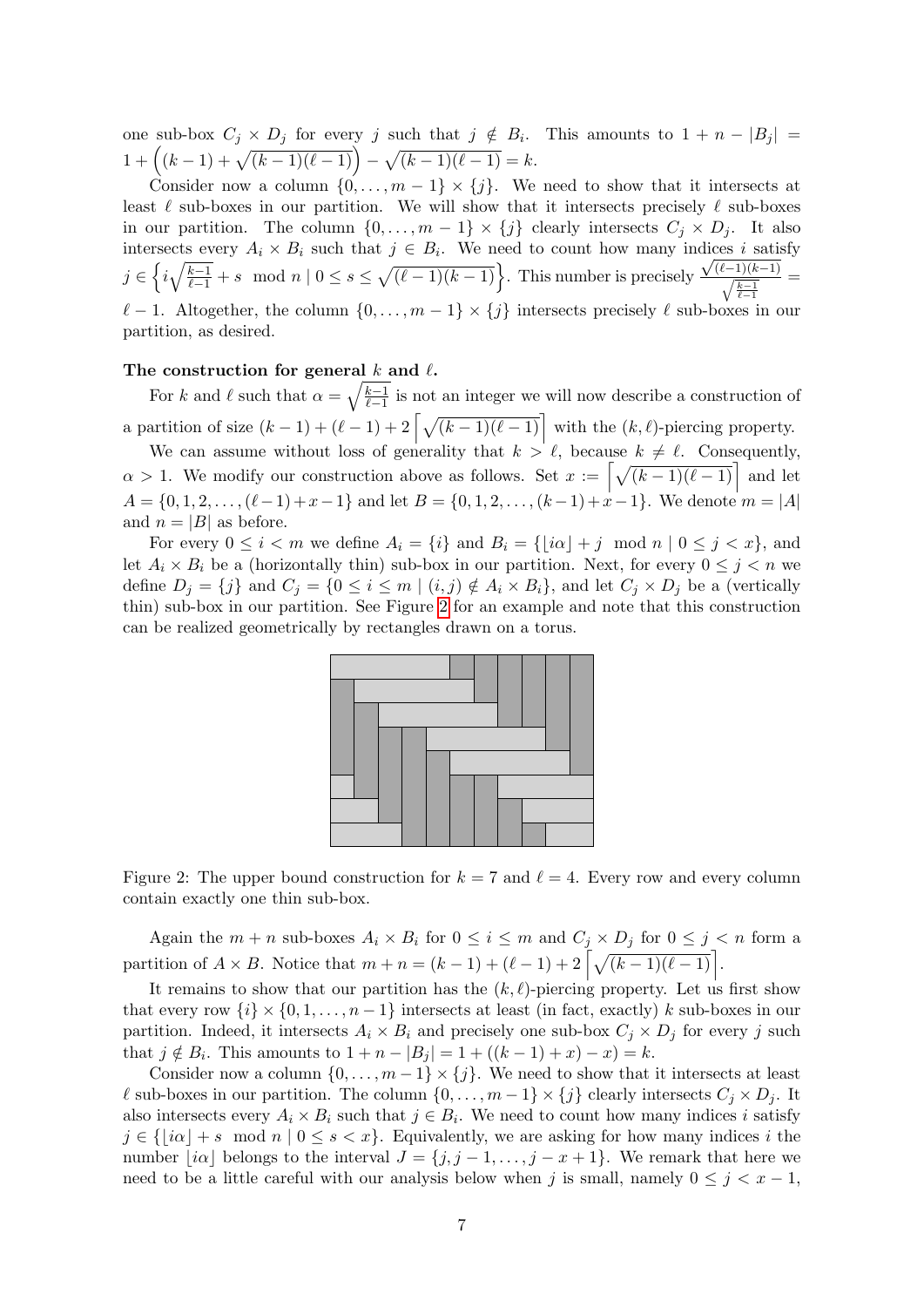because then  $j - x + 1$  is negative. Of course in this case we consider everything modulo n and  $J = \{j, j-1, \ldots, 0, n-1, n-2, \ldots, n-(x-j-1)\}.$ 

Consider first the case  $j \geq x - 1$ . In this case  $J = \{j, j - 1, \ldots, j - x + 1\}$ . The largest index i<sub>1</sub> such that  $[i_1\alpha]$  belongs to J must satisfy  $[i_1\alpha] \leq j$  and  $[(i_1 + 1)\alpha] > j$ . This is the same as  $i_1 \alpha < j+1$  and  $(i_1 + 1)\alpha \geq j+1$ . Hence  $i_1 = \lfloor \frac{j+1}{\alpha} \rfloor$  $\frac{+1}{\alpha}$ , unless  $\frac{j+1}{\alpha}$  is an integer in which case  $i_1 = \frac{j+1}{\alpha} - 1$ .

Before continuing we will verify that the index  $i_1$  that we got is indeed smaller than or equal to  $m-1$ .

If  $\frac{j+1}{\alpha}$  is not an integer, then  $i_1 = \lfloor \frac{j+1}{\alpha} \rfloor$  $\frac{+1}{\alpha}$ . Therefore, it is enough to show that  $\frac{j+1}{\alpha} < m$ . If  $\frac{j+1}{\alpha}$  is an integer, then  $i_1 = \frac{j+1}{\alpha} - 1$  and we need to show that  $\frac{j+1}{\alpha} - 1 \leq m - 1$ , or equivalently  $\frac{j+1}{\alpha} \leq m$ . We consider two possible cases:

**Case 1.**  $\sqrt{(k-1)(\ell-1)}$  is not an integer. In this case we will show  $\frac{j+1}{\alpha} < m$ . This will be enough. Because  $j \leq n-1$ , it is enough to show that  $\frac{n}{\alpha} < m$ . This is equivalent to showing

<span id="page-7-0"></span>
$$
\frac{(k-1)+x}{\alpha} < (\ell-1)+x.\tag{7}
$$

Because we assume that  $\sqrt{(k-1)(\ell-1)}$  is not an integer and because  $x = \left[\sqrt{(k-1)(\ell-1)}\right]$ , then  $x > \sqrt{(k-1)(\ell-1)}$ . This implies inequality [\(7\)](#page-7-0), keeping in mind that  $\alpha =$ √  $\frac{\sqrt{k-1}}{4}$  $rac{\kappa-1}{\ell-1}$ . **Case 2.**  $\sqrt{(k-1)(\ell-1)}$  is an integer. If  $j = n-1$ , then  $\frac{j+1}{\alpha} = \frac{n}{\alpha} =$  $\frac{(k-1)+\sqrt{(k-1)(\ell-1)}}{\alpha} =$  $(\ell - 1) + \sqrt{(k - 1)(\ell - 1)}$ . Therefore,  $\frac{j+1}{\alpha}$  is an integer and hence we need to show  $\frac{j+1}{\alpha} \leq m$ . Indeed, we have  $\frac{j+1}{\alpha} = (\ell - 1) + \sqrt{(k-1)(\ell - 1)} = m$ .

If  $j < n-1$ , then we show  $\frac{j+1}{\alpha} < m$  and it will be enough. The fact  $\frac{j+1}{\alpha} < m$  follows from

$$
\frac{j+1}{\alpha} < \frac{n}{\alpha} = \frac{(k-1) + \sqrt{(k-1)(\ell-1)}}{\alpha} = (\ell-1) + \sqrt{(k-1)(\ell-1)} = m.
$$

Hence we have verified that the index  $i_1$  that we found is indeed smaller than or equal to  $m-1$ , as desired.

The smallest index  $i_0$  such that  $|i_0\alpha|$  belongs to J must satisfy  $|i_0\alpha| \geq j - x + 1$  and  $\lfloor (i_0 - 1)\alpha \rfloor < j - x + 1$ . Because  $j - x + 1$  is an integer, this is the same as  $i_0 \alpha \geq j - x + 1$ and  $(i_0 - 1)\alpha < j - x + 1$ . This, in turn, is the same as  $i_0 \geq \frac{j - x + 1}{\alpha}$  $rac{x+1}{\alpha}$  and  $i_0 - 1 < \frac{j-x+1}{\alpha}$  $\frac{x+1}{\alpha}$ . Hence  $\frac{j-x+1}{\alpha}$  $\left|\frac{x+1}{\alpha}\right| = i_0 - 1$ , unless  $\frac{j-x+1}{\alpha}$  is an integer in which case  $i_0 = \frac{j-x+1}{\alpha}$  $\frac{x+1}{\alpha}$ .

The number of indices i such that  $[i\alpha]$  belongs to J is equal to  $i_1 - i_0 + 1$ . We will show this number is at least  $\ell - 1$ . **Case 1.**  $\frac{j+1}{\alpha}$  is not an integer. In this case  $i_1 = \left| \frac{j+1}{\alpha} \right|$  $\frac{+1}{\alpha}$ . Notice that  $i_0 \leq \left\lfloor \frac{j-x+1}{\alpha} \right\rfloor$  $\frac{x+1}{\alpha}$  + 1. Then  $i_1 - i_0 + 1 \geq \left| \frac{j+1}{\alpha} \right|$  $\frac{+1}{\alpha}$   $\Big| - \Big| \frac{j-x+1}{\alpha}$  $\frac{x+1}{\alpha}$ . This is greater than or equal to (because  $\frac{x}{\alpha} \geq \ell - 1$ )  $j+1$  $\left|\frac{+1}{\alpha}\right| - \left|\frac{j+1}{\alpha} - (\ell-1)\right| = \ell - 1.$ 

**Case 2.**  $\frac{j+1}{\alpha}$  is an integer. In this case  $i_1 = \frac{j+1}{\alpha} - 1$ . Notice also that  $\alpha$  is rational. Because  $\alpha = \sqrt{\frac{k-1}{\ell-1}}$  $\frac{k-1}{\ell-1}$  is rational then also  $\sqrt{(k-1)(\ell-1)}$  is rational and hence an integer. This implies  $x = \left[\sqrt{(k-1)(\ell-1)}\right] = \sqrt{(k-1)(\ell-1)}$ . From here it follows that  $\frac{x}{\alpha}$  is an integer, as it is equal to  $\ell - 1$ . Now we conclude that  $\frac{j-x+1}{\alpha}$  is an integer and therefore  $i_0 = \frac{j-x+1}{\alpha}$  $\frac{x+1}{\alpha}$ . Therefore,  $i_1 - i_0 + 1 = \left(\frac{j+1}{\alpha} - 1\right) - \frac{j-x+1}{\alpha} + 1 = \frac{x}{\alpha} = \ell - 1.$ 

We have therefore verified that if  $j \geq x - 1$ , then the number of indices i such that  $|i\alpha|$ belongs to J is at least  $\ell - 1$ .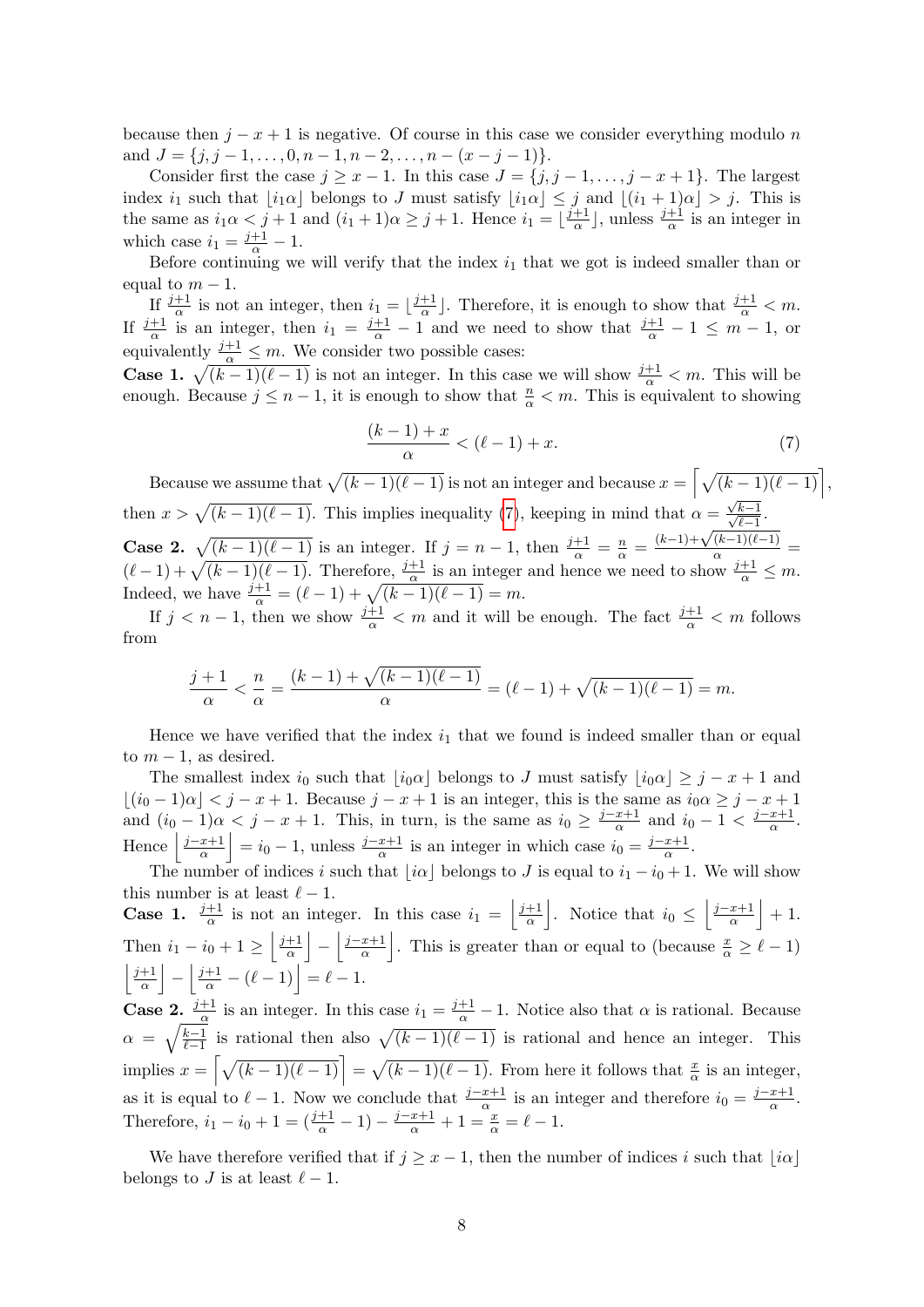Next consider the case  $0 \leq j < x-1$ . In this case  $J = \{j, j-1, \ldots, 0, n-1, n-2, \ldots, n-1\}$  $(x-j-1)$ . We need to count for how many indices i the number  $[i\alpha]$  belongs to J. J is a union of two "intervals":  $J_1 = \{j, j-1, ..., 0\}$  and  $J_2 = \{n-1, n-2, ..., n-(x-j-1)\}.$ 

We first count the number of indices i such that  $\lfloor i\alpha \rfloor$  belongs to J<sub>1</sub>. The largest such index must satisfy  $i\alpha < j + 1$  and  $(i + 1)\alpha \geq j + 1$ . That is  $i = \left\lfloor \frac{j+1}{\alpha} \right\rfloor$  $\frac{+1}{\alpha}$ , unless  $\frac{j+1}{\alpha}$  is an integer and then  $i = \frac{j+1}{\alpha} - 1$ . Therefore, the number of indices i such that  $\lfloor i\alpha \rfloor$  belongs to  $J_1$  is equal to  $\left| \frac{j+1}{\alpha} \right|$  $\frac{+1}{\alpha}$  + 1, unless  $\frac{j+1}{\alpha}$  is an integer, in which case the number of indices i such that  $[i\alpha]$  belongs to  $J_1$  is equal to  $\frac{j+1}{\alpha}$ . In both cases we can write this number as  $\left[\frac{j+1}{\alpha}\right]$  $\frac{+1}{\alpha}$ . Observe that in both cases if  $\frac{j+1}{\alpha} > \ell - 2$  (equivalently,  $j > \sqrt{(k-1)(\ell-1)} - \alpha - 1$ ), then we are done with at least  $\ell - 1$  indices i such that  $\lfloor i\alpha \rfloor$  belongs to  $J_1$  and hence also to J. We therefore assume that  $j \leq \sqrt{(k-1)(\ell - 1)} - \alpha - 1$ .

Next, we count the number of indices i such that  $|i\alpha|$  belongs to  $J_2$ . The smallest index i such that  $[i\alpha]$  belongs to  $J_2$  must satisfy  $[i\alpha] \ge n-(x-j-1)$  and  $[(i-1)\alpha] < n-(x-j-1)$ . In other words,  $i\alpha \geq n-(x-j-1)$  and  $(i-1)\alpha < n-(x-j-1)$ . Therefore,  $i-1 = \left\lfloor \frac{n-(x-j-1)}{\alpha} \right\rfloor$  $\frac{(-j-1)}{\alpha}\Big|,$ unless  $\frac{n-(x-j-1)}{\alpha}$  is an integer, in which case  $i = \frac{n-(x-j-1)}{\alpha}$  $\frac{(-9-1)}{\alpha}$ . We see that in both cases  $i = \left\lceil \frac{n-(x-j-1)}{\alpha} \right\rceil$  $\frac{-j-1)}{\alpha}$ .

We claim that the index  $i = m - 1$  satisfies that  $\lfloor i\alpha \rfloor$  belongs to  $J_2$ . Indeed, recall that  $m = (\ell - 1) + \left[ \sqrt{(k - 1)(\ell - 1)} \right]$  and  $\alpha = \sqrt{\frac{k-1}{\ell-1}}$  $\frac{k-1}{\ell-1}$ .

If  $\sqrt{(k-1)(\ell-1)}$  is an integer, then  $m = (\ell-1)+\sqrt{(k-1)(\ell-1)}$ . Therefore,  $(m-1)\alpha =$  $\sqrt{(k-1)(\ell-1)} + (k-1) - \alpha = n - \alpha$ . Observe that  $\alpha > 1$  and hence  $\lfloor (m-1)\alpha \rfloor < n-1$ . In order to show that  $m-1 \in J_2$  it is left to show that  $\lfloor (m-1)\alpha \rfloor \geq n-(x-j-1)$ . This is the same as showing that  $[n-\alpha] \geq n-(x-j-1)$ . This is equivalent to  $n-\alpha \geq n-(x-j-1)$ , that reduces to  $j \leq x - \alpha - 1$ . This is indeed true as we assume  $j \leq \sqrt{(k-1)(\ell-1)} - \alpha - 1$ . If  $\sqrt{(k-1)(\ell-1)}$  is not an integer, then  $(\ell-1) + \sqrt{\ell-1}$  $\sqrt{}$  $(k - 1)(\ell - 1) < m < (\ell - 1) +$  $(k-1)(\ell-1) + 1$ . Therefore,  $(m-1)\alpha < \sqrt{(k-1)(\ell-1)} + k - 1 < n$ . It follows that

 $\lfloor (m - 1)\alpha \rfloor \leq n - 1$ . In order to show that  $m - 1 \in J_2$  it is left to show that  $\lfloor (m - 1)\alpha \rfloor \geq$  $n-(x-j-1)$ . We have  $(m-1)\alpha > \sqrt{(k-1)(\ell-1)} + (k-1)-\alpha$ . Therefore,  $\lfloor (m-1)\alpha \rfloor >$  $\left[\sqrt{(k-1)(\ell-1)}\right] + (k-1) - 1 - \alpha = n-1-\alpha$ . Hence it is enough to show  $n-1-\alpha \geq$  $n-(x-j-1)$ , or equivalently  $j \leq x-\alpha-2$ . However, we know that  $j \leq \sqrt{(k-1)(\ell-1)}-\alpha-1$ . This implies  $j \leq \left| \sqrt{(k-1)(\ell-1)} \right| - \alpha - 1 = \left[ \sqrt{(k-1)(\ell-1)} \right] - \alpha - 2$ .

Having shown that the index  $i = m - 1$  satisfies that  $[i\alpha]$  belongs to  $J_2$ , we conclude that the number of indices i such that  $\lfloor i\alpha \rfloor$  belongs to  $J_2$  is equal to  $m - \left\lceil \frac{n - (x - j - 1)}{\alpha} \right\rceil$  $\frac{(-j-1)}{\alpha}$ .

Therefore, the total number of indices i such that  $[i\alpha]$  belongs to  $J = J_1 \cup J_2$  is equal to  $\frac{j+1}{\alpha}$  $\frac{+1}{\alpha}$  + m –  $\frac{n-(x-j-1)}{\alpha}$  $\left(\frac{-j-1}{\alpha}\right)$ . We wish to show that this number is greater than or equal to  $\ell - 1.$ 

We split into two cases.

**Case 1.**  $\sqrt{(k-1)(\ell-1)}$  is not an integer. In this case we we can write: